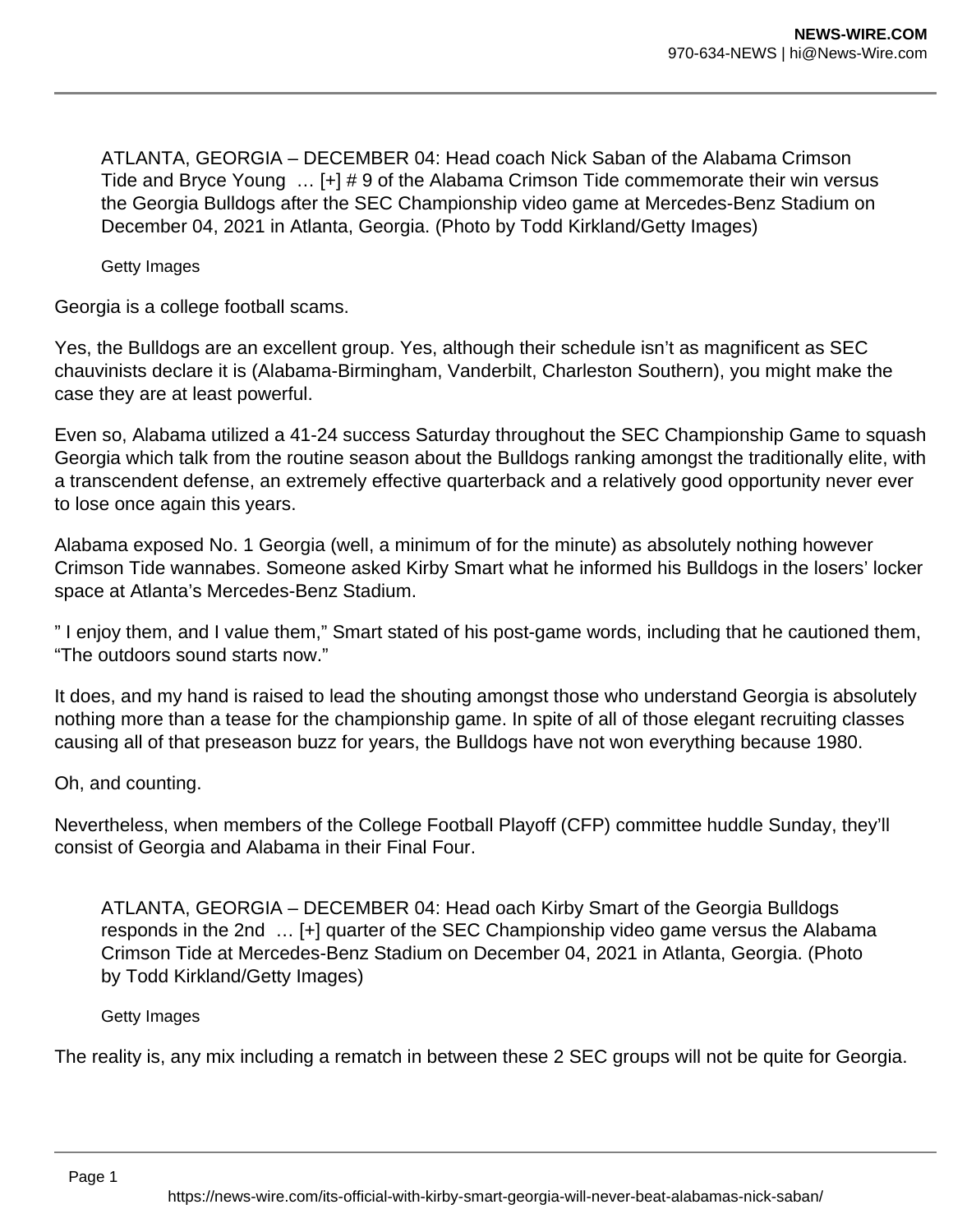See Saturday's outcomes, and get this: The last time Alabama dealt with Georgia was on October 17, 2020 in Tuscaloosa, where the Crimson Tide whipped the Bulldogs by precisely the exact same rating of 41-24 2 years prior to that, Georgia collapsed versus Alabama two times in 12 months throughout basically more house video games for the Bulldogs at Mercedes-Benz Stadium, situated 71 miles from their school in Athens, and Georgia blew double-digit leads both times in the 2nd half.

First, there was the CFP title video game in January 2018, when Georgia went from a 13 -0 benefit at halftime to a 26-23 loss in overtime. Came the SEC Championship Game that December. Despite the fact that the Bulldogs were ahead 28-14 midway through the 3rd quarter, they lost 35-28

The common measure: Smart choked all of those times versus Alabama coach Nick Saban, his old manager. As I've stated permanently [\( consisting of for Forbes.com last month\)](https://www.forbes.com/sites/terencemoore/2021/11/27/georgia-is-better-than-alabama-but-nick-saban-keeps-rattling-around-kirby-smarts-head/?sh=6b5a5a484a66&fbclid=IwAR2SE_Jro-GFGPi7WHXnfpmbC3jw9tBy8MWC3kN70ZrJKiy44GIz9puCu2U), till Smart shows he can beat Saban, he never ever will.

Does this noise familiar? Georgia roared to a double-digit lead Saturday versus Alabama after a 10 -0 start simply within the 2nd quarter, however Kirby's Bulldogs collapsed for a 4th time in 4 attempts with Saban throughout the method.

Regarding the current edition of Kirby versus Nick, there were numerous things we found out (once again).

• Talent versus TALENT.

Even though Kirby has actually invested his 6 seasons at Georgia hiring like insane, he still hasn't reached Saban's level. : Georgia quarterback Stetson Bennett is quite excellent, however Alabama's Bryce Young is quite excellent.

" He understood where to choose the ball. He keeps his eyes downfield with the rush, where a great deal of quarterbacks would not do that," Smart stated of Young, a sophomore who finished 26 of 44 passes for 421 lawns and 3 goals, and he likewise hurried 3 times for 40 backyards and another rating.

Courtesy of Young and speedy Alabama receivers John Metchie III and Jameson Williams, the Tide torched a Georgia defense that had actually permitted challengers approximately less than a goal per video game. You understand, although it consisted of the similarity Alabama-Birmingham, Vanderbilt and Charleston Southern

• Smart did what?

Whenever Saban is throughout the method, with his 7 championship game rings (figuratively, if absolutely nothing else), Smart loses his mind or something.

Take that 2017 CFP title video game, when Smart played conservatively enough after Georgia got that 13 point cause stimulate Alabama's return. There likewise was his phony punt at midfield in the 2018 SEC national championship, with ball game connected at 28-28 within the last 4 minutes.